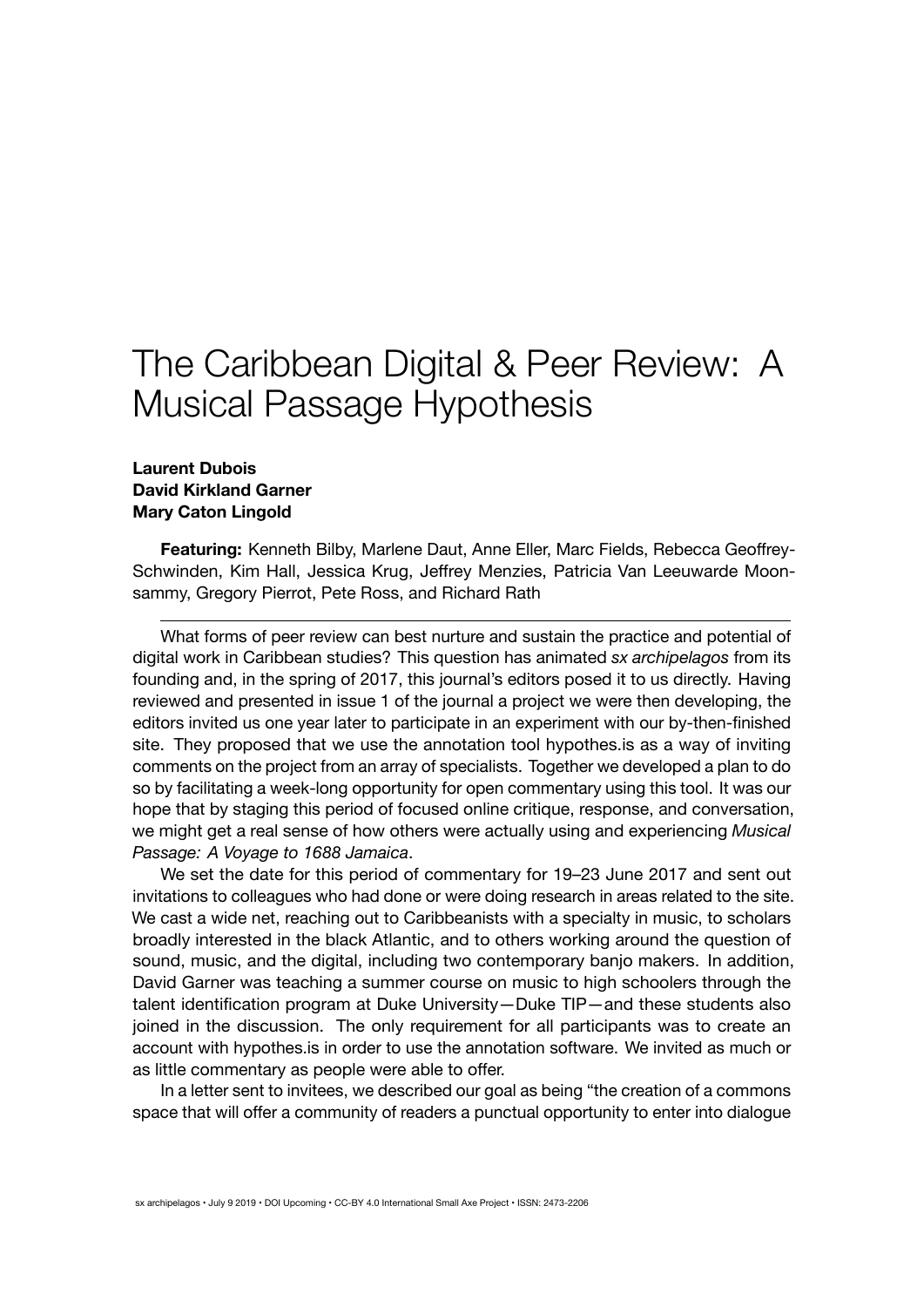with contributors, leaving comments on and posing questions about their work." We committed to respond to and engage with all comments as they were posted throughout the course of the week-long commons event. We advertised the project widely online and via social media, extending a broad invitation to participate. Ultimately, however, all those who contributed were people we had invited directly.

The event enabled us to create an interface between the site itself and an additional set of digital materials that had been generated by it in the time since its initial launch. Specifically, in March 2017, Laurent Dubois participated in a musical workshop organized at the Institute of Jamaica by Matthew Smith, chair of the Department of History and Archaeology at University of the West Indies–Jamaica, and Herbie Miller, curator of the Jamaica Music Museum. The workshop was organized around the material presented on *Musical Passage*. Selections from the site were played for a group of musicians led by Earl "Chinna" Smith. The musicians responded with their own interpretations of the songs, connecting them to other songs and forms over the course of several hours. In preparation for the *archipelagos* commons event, we edited and posted [videos](https://www.youtube.com/playlist?list=PLwcqVNt0EPDlGgT6ueKV_wjvPT1-tD_Y_) of these performances from the workshop. We invited participants to watch the videos and engage with them as they thought about and commented on the site.

The hypothes.is annotation software provided participants with a range of possibilities for responding to the material. "Page notes" allowed them to post general comments about the project as a whole, so we invited comments there about the overall design and future directions for the sites. We began the conversation in part by posting [a general](https://hyp.is/aB8tsjT9Eeey5C9oIr2voQ/www.musicalpassage.org/) [welcome](https://hyp.is/aB8tsjT9Eeey5C9oIr2voQ/www.musicalpassage.org/) as the first "page note." "Annotations," meanwhile, could be tied to particular bits of text within the site, which were highlighted whenever one was created. Tags could be created as part of these annotations, providing an additional way to network comments around a particular topic.

The form of the annotation software offered multiple ways of engaging with the knowledge generated on the site itself. When these came in the form of annotations, they were usefully cataloged under the author's name, as with this collection of [Richard Rath's](https://hypothes.is/users/rcrath) [annotations.](https://hypothes.is/users/rcrath) Replies to such annotations, meanwhile—where, for example, Kenneth Bilby's extensive comments appeared—were not cataloged by author and so had to be located in other ways, something that might be improved in updates of the annotation software. In general, the format raised interesting questions about authorship, as the digital often does. Contributors appeared with the name of their hypothes.is account. For some, this was simply their name, but others used some kind of alias. (A full list of participants and their screen names is on [the site\)](https://hyp.is/pBZX-kPTEemegFO8l_kIYg/www.musicalpassage.org/). For those involved in the discussion, the identities were relatively clear, but once the new object created by the collective experiment became its own digital artifact, these identities were less evident. In effect, the object itself probably needs to exist in relation to a commentary such as the one presented here in order to be fully legible in the digital space.

Once it began, the commons event rapidly became a delightful spiral of conversation. A question about the possible biographical stories we can tell about "Mr. Baptiste," the figure who produced the musical notation on the page, generateda [marvelous series of](https://hyp.is/72DokjUbEeeO-Kv7CZ8IeQ/www.musicalpassage.org/) [thirty-three](https://hyp.is/72DokjUbEeeO-Kv7CZ8IeQ/www.musicalpassage.org/) responses, including comments from Gregory Pierrot, Hall, Rebecca Geoffroy-Schwinden, and Jessica Krug, with multiple threads and subthreads of dialogue. By the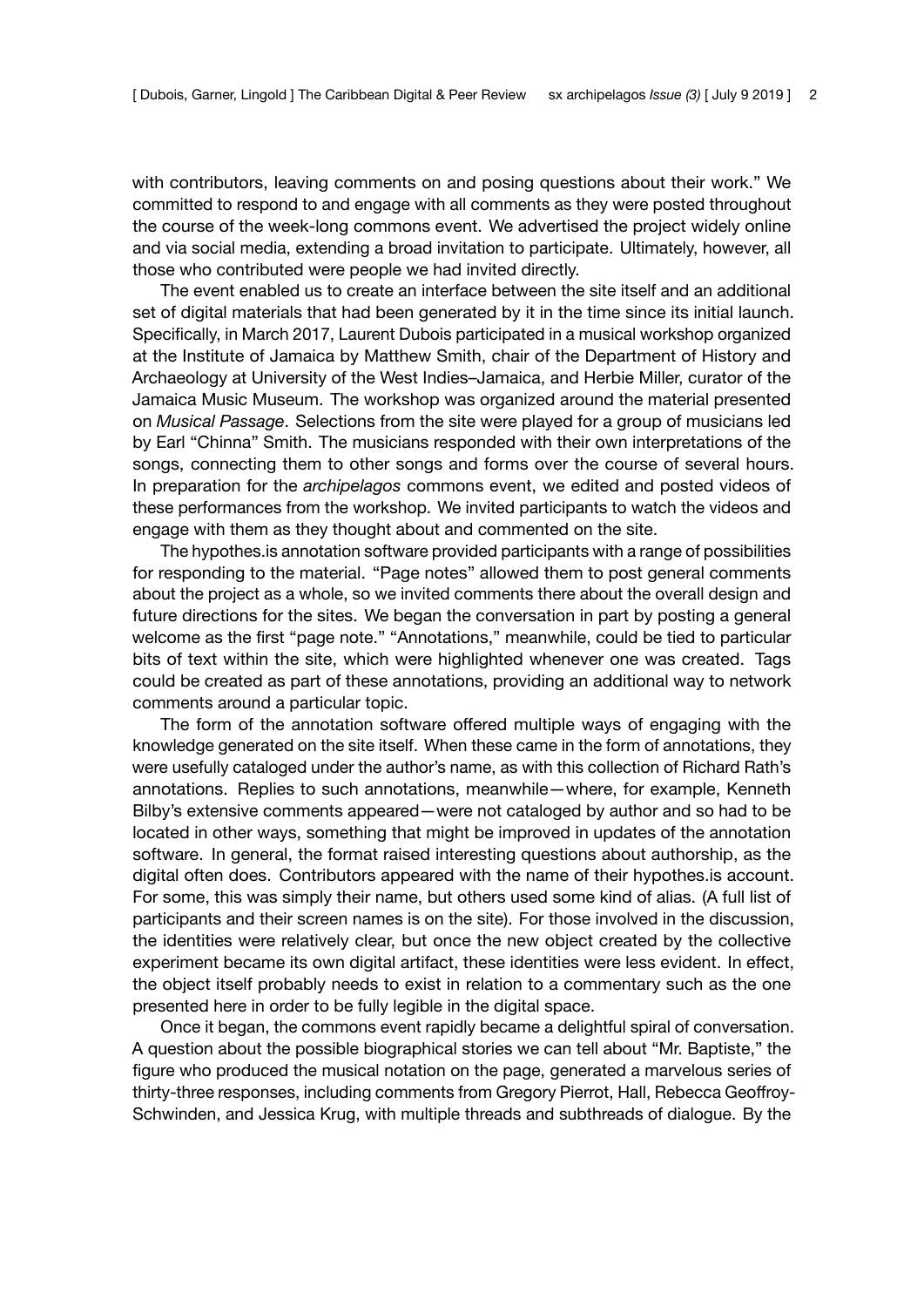end of the week, this conversation had led the three of us site directors both to rethink the interpretation we present on the site and to pursue further research in order to expand our empirical foundations around this central question. Inspired in part by these lively debates about Baptiste's identity, Mary Caton Lingold went on to carry out research in Jamaica that ultimately helped to support our theories about the composer's identity and expertise. This new research, combined with the hypothes.is event of 2017, will form the basis for a revision of the site.

Another line of discussion opened up when the TIP high school students working with David Garner askeda [sharp question](https://hyp.is/XF2mqldzEeeOH0sSRdtUwg/www.musicalpassage.org/) that generated a richly detailed response from Kenneth Bilby, essentially a mini-essay on musical notation and the complexities of capturing the nuances of Jamaica music. This in turn generated a [response](https://via.hypothes.is/http://www.musicalpassage.org/\#annotations:XF2mqldzEeeOH0sSRdtUwg) from Richard Rath that also explored the varied ways ethnomusicologists and historians might try to understand what music sounded like in the past.

The opportunity to engage in an open forum with Bilby and Rath was particularly valuable. Rath's work was the major foundation for our own work on the site and Bilby's work on Jamaica and on Afro-Caribbean music more broadly had provided us intellectual inspiration and guidance throughout the project. In a traditional peer review process, Rath and Bilby would have been the most suitable expert reviewers for the project, but their comments would have been written for a closed circuit of authors and editors. In this commons experiment, we received expert responses from them, as well as from other participants in the forum, but in a way that allowed others to read and access the expertise they provided—and our responses to it—in an open forum. The fact that these insights were shared in such a way that something of a new publication emerged was one of the great benefits of the experiment.

The open-access nature of the online discussions was also of great value to us. These were the kinds of dialogues that normally might take place following a paper presentation at a conference and, as such, would only involve those in the room at the time and would be limited to a few moments during Q&A. While such exchanges are of course incredibly valuable for the development of one's research, they are generally accessible only to those with access to that particular academic space. Hypothes.is affords an opportunity, under the right conditions, to have much more open and inclusive conversations and thus to yield more open and inclusive scholarship.

The fact that this conversation took place in an online, multimedia format also created opportunities for a kind of dialogue that used music itself as a form of intellectual engagement. Bilby offered new insights into the interpretations of the seventeenth-century music during the workshop in Jamaica, [explaining](https://hyp.is/WEVXAjWaEee3yrP-Zj8Brw/www.musicalpassage.org/) that the musicians had moved from the song "Angola" into a particular song by Ras Michael and meditating on what it meant that they had done so. He [led us](https://hyp.is/j3N8zDWaEeebgDtAtrs3uQ/www.musicalpassage.org/) into the remarkable layers of meaning behind the interpretation of the song "Papa," and the ways Earl "Chinna" Smith had transformed the original song into a traditional Rastafarian song, played in Nyabinghi ceremonies, called "Africa We Want to Go" or "Zion Land." Bibly also explained that the song itself was derived from the 1950s Cuban song "Tabu." This in turn prompted Patricia Van Leeuwarde Moonsammy to [push us](https://hyp.is/j3N8zDWaEeebgDtAtrs3uQ/www.musicalpassage.org/) to think more about precisely what kind of emotional and spiritual relationship underpinned the playing of these songs. She suggested that we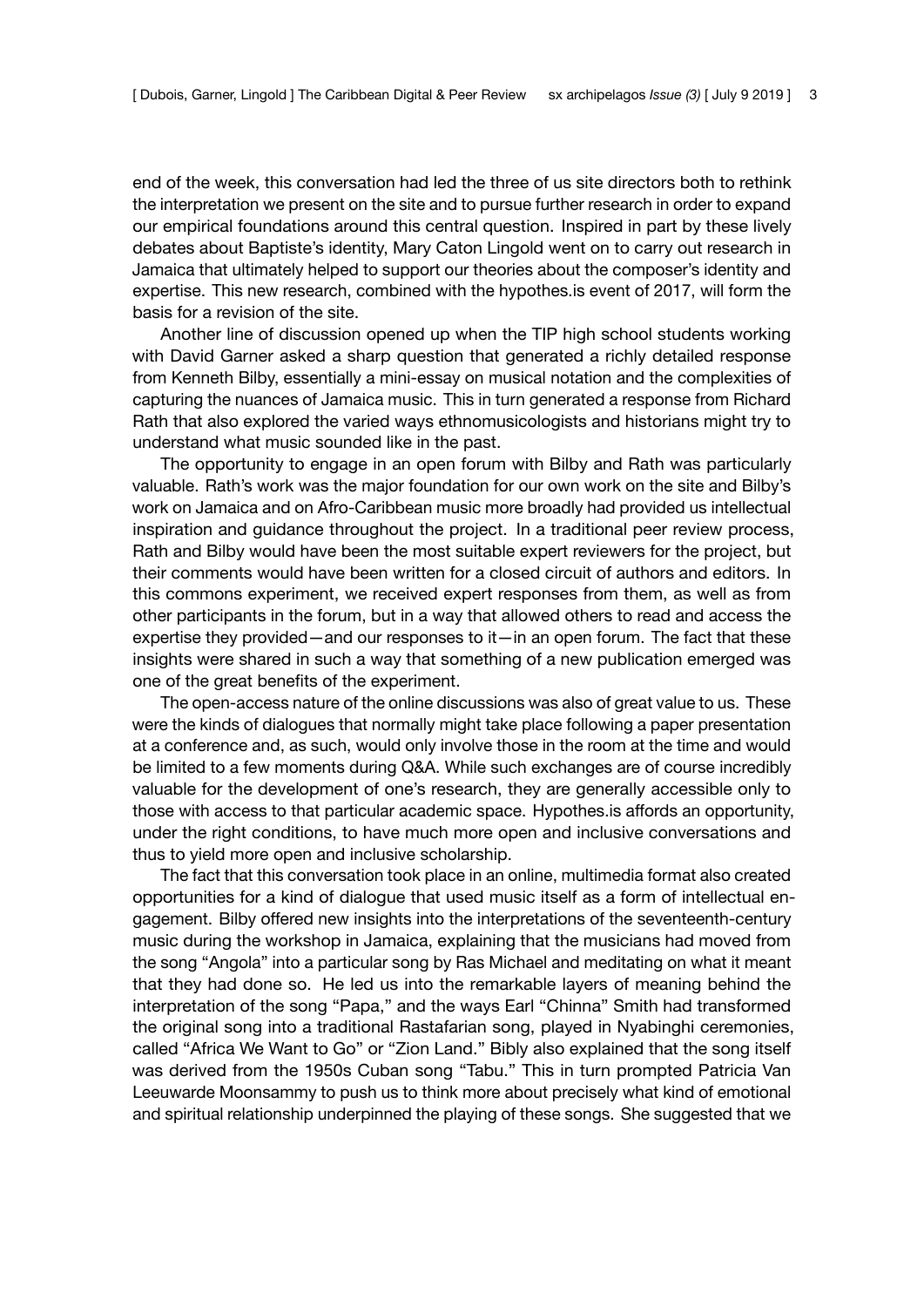offer more documentation about the process of engagement that unfolded around the workshop. And Jeffrey Menzies, a Jamaica-based instrument maker who was present at the workshop, [joined](https://hyp.is/HXUdMFZFEeeyOItnayd2ow/www.musicalpassage.org/) in to tell us that he had followed up by doing recordings of himself playing on various banjos he was crafting in the older style. In this way, the generative nature of the original workshop continued in the digital space, giving us new ideas for other potential musical encounters and workshops in Jamaica and elsewhere.

Bilby's comments during this project represented the first sustained analysis we had read of the workshop in Jamaica, effectively producing a kind of paper—in multimedia and conversation form—about how this event offered new insights into the Sloane material. As Bilby [noted,](https://hyp.is/dh2lklUoEeeiZesVMvM8HA/www.musicalpassage.org/) the act of interpretation by these musicians was a demonstration of "how complex and multiply meaningful this web of diasporic musical interconnections" is in the Caribbean and beyond. As he pointed out, the musicians had moved from playing a version of "Koromanti 1" into the song "St. Thomas," best known through a Sonny Rollins interpretation. However, as Bilby then pointed out, the Rollins version itself has roots in an older Jamaican tune. These comments illuminated what had not been visible to us on first encounter with the workshop and the videos, namely, the layers and layers of commentary and understanding the musicians were offering through their performance.

The use of hypothes.is thus provided the appropriate format for a scholarly engagement with the workshop we had organized. The space was multimodal and allowed for the videos and the music posted by Bilby to be presented together. The acts of reading, listening, and historical and cultural interpretation were all intertwined, offering a new form of interpretive practice. This was also the case in a [fascinating](https://hyp.is/DW5SSlXWEeeEEB83jLWSsg/www.musicalpassage.org/) thread of discussion involving Gregory Pierrot, Kim Hall, and David Garner around the question of how we might include the call of "Alla, alla" in future recordings.

One of the central questions raised by the materials on the site has to do with how to think about the terms used to describe African groups or affiliations in the context of Atlantic slavery. Our hope—our sense—is that in offering a set of musical pieces linked to particular terms, such as *Angola*, *Papa*, and *Koromanti*, these documents might provide new insight into what such categories meant to people of African descent themselves. In one annotation, we asked, "[Can] these songs . . . actually give us a better understanding of what 'Koromanti' meant as a term in seventeenth century Jamaica[?] How might we read back from the music? What does the fact that three songs that are so different are all called 'Koromanti' signify about the term and its meaning at the time?" The responses to this question were deeply insightful, amounting to a sort of [a mini-symposium.](https://hyp.is/LgtBnjWbEee6YnsGxVM5tQ/www.musicalpassage.org/) Such a conversation could have happened in a conference setting but, thanks to the hypothes.is format, is available here as its own kind of public forum. Moreover, this conversation animated other discussions, inspiring vital insights from [Jessica Krug](https://hypothes.is/users/Jessica_Krug) about the term *Koromanti*. This in turn generated a new [thread](https://hyp.is/vf5BZFddEeeQMyfszBXX9g/www.musicalpassage.org/) of discussion. These webs of conversation became so intricate that we began posting, in the replies, links to other threads within the page itself. And Krug pushed us to think in new ways about the material when she argued that the "plurality of musical forms" that appears under this term in the Hans Sloane biography currently on the site offers us an opportunity to think in complex and deeper ways about precisely what this term meant "for those using it the in the seventeenth century."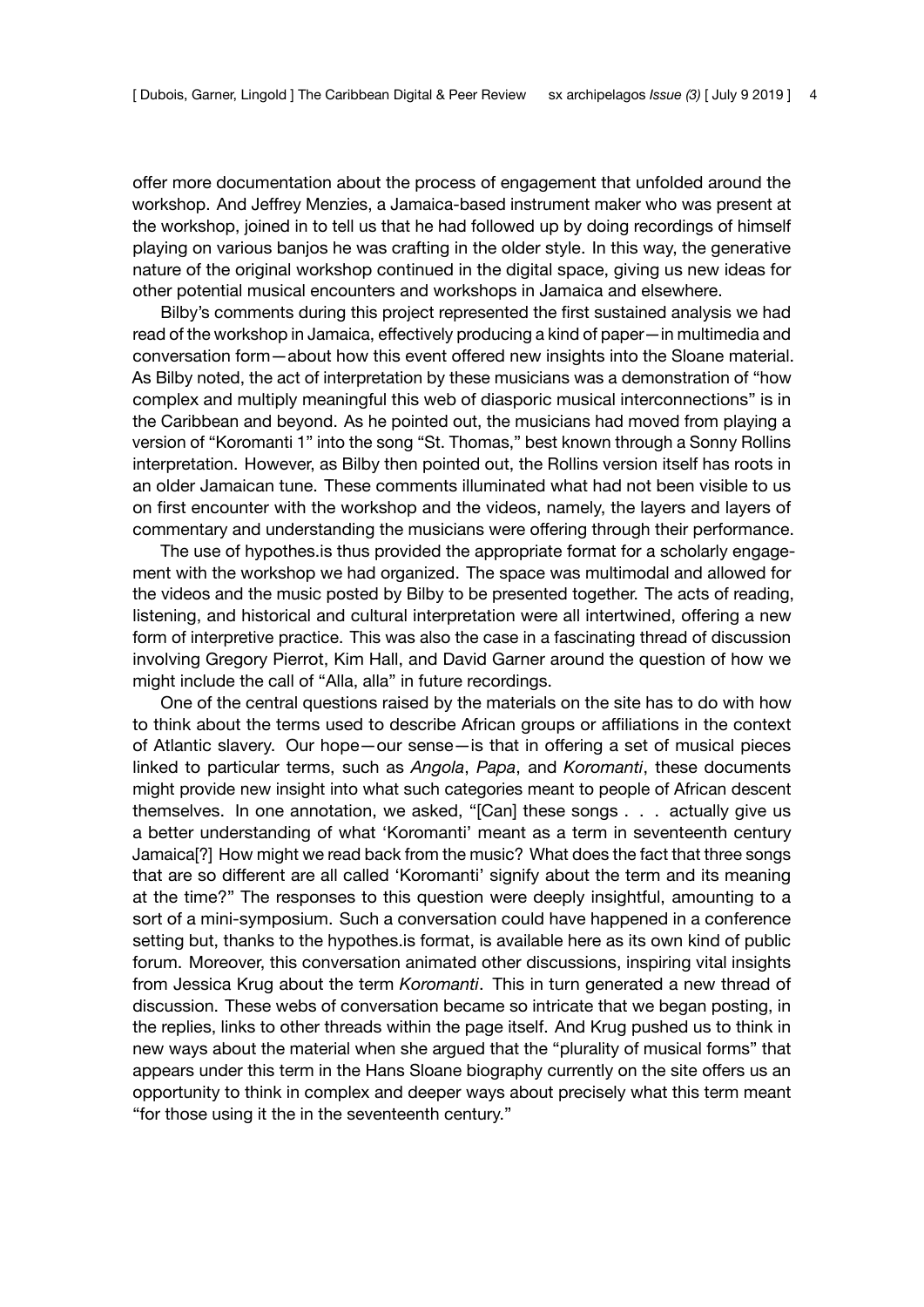At the end of the week, Patricia Van Leeuwaarde Moonsammy raised a set of [key](https://hyp.is/_57FhlhCEeekfyd-QZq8bA/www.musicalpassage.org/) [questions](https://hyp.is/_57FhlhCEeekfyd-QZq8bA/www.musicalpassage.org/) about how to improve the process for future experiments. Her weaving together of the threads helped us lay out a set of proposed [responses](https://hyp.is/yGW5XFh6EeerIWt4TdmnVA/www.musicalpassage.org/) (including writing this piece) to what we read during the course of the week. Other participants offered a number of specific suggestions as well. These included some [design](https://hyp.is/sThQlDWaEeegNiPXRncLMw/www.musicalpassage.org/) ideas from Marc Fields; Marlene Daut's push for us to think about other possible examples of such transcribed music; and [Anne Eller'](https://hypothes.is/users/aee54)s suggestion that we offer "collective biographies" of the enslaved who produced the music, so as to balance out and sit alongside the longer Sloane document.

Our active engagement, in real time, with the comments that were being posted enabled us to pose new questions opened up by the responses we got, multiplying conversations and their impact over the course of the work. And the collective experiment ended with a commitment on our part to absorb and react to the comments we received. This was in a sense comparable to the kind of response letter we might submit as part of a closed peer-review process but declarative in a different way, since it was issued to a now-constituted community. We were mindful of the fact that all the contributors had spent significant time and effort participating in this process. And while grateful, on the one hand, that the efforts they made are visible and can be read on their own terms by those who visit the space, we also, on the other hand, did leave with a sense of responsibility to respond, in time, with revisions to the original site. The depth of engagement and of critique itself has made this a longer-term project, but it is also a commitment that has encouraged us to keep working on and thinking about a project that we might otherwise have considered finished.

The open-ended nature of the discussion, which sparkled with possibilities, was itself a particularly inspiring way to think about critique and collaboration around the digital. That is partly because of the multiple avenues it opened up. The experiment pushed us to concretize what until then was a somewhat abstract hope, that is, to edit and post the films of the workshop in Jamaica. Having a community of readers we knew would engage with these materials was critical to getting that done. This was a lesson in itself, because we had in some sense been stalled by a set of design questions—Should we incorporate the videos directly into the site somehow? Would that alter and undermine our original design concept? These concerns were superseded by this conversation with colleagues that had to take place in the moment. The hypothes.is even led us to create a set of videos that have now lived on and produced other effects on their own terms. The discussions that took place, in turn, enabled us to envision other possible forms of design integration that would make use of the existing videos as well as other similar visual and sonic materials that might emerge from future iterations of the project.

From the very inception of *Musical Passage*, we had willed it not to be a site of permanence, understanding that this is a quixotic mission in the digital space, but rather to be something that could generate concrete conversation and new forms of knowing. This collective experiment in discussion and critique did just that. Ultimately what was produced over the course of the week was [a new collective object](https://via.hypothes.is/http://www.musicalpassage.org/), coauthored and multivocal, a layering of knowledge and interpretation that exists on its own terms as a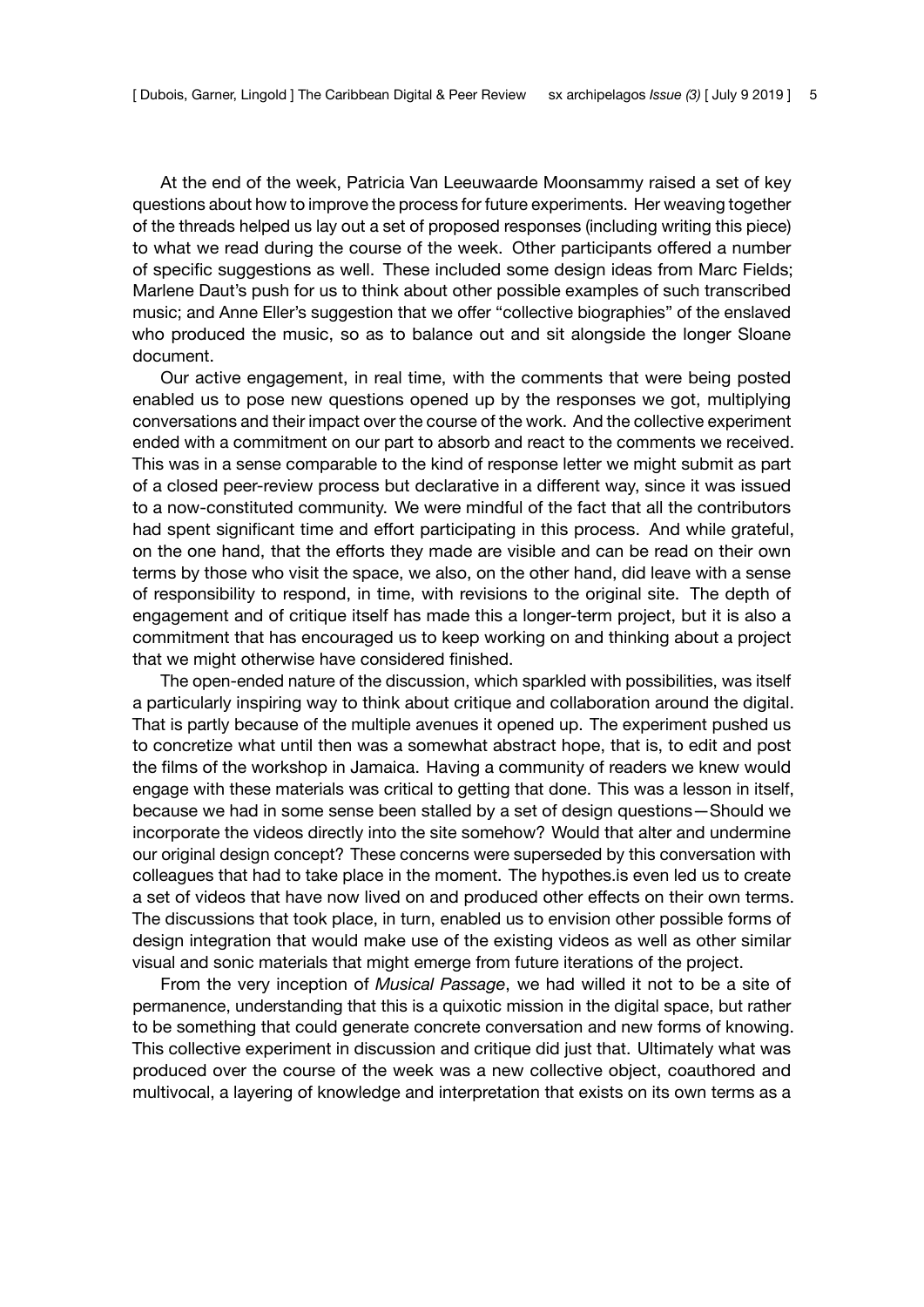new digital offering. Further, and perhaps more important, this week-long experiment in live collaboration generated what we are confident will be a dynamic, ongoing community.